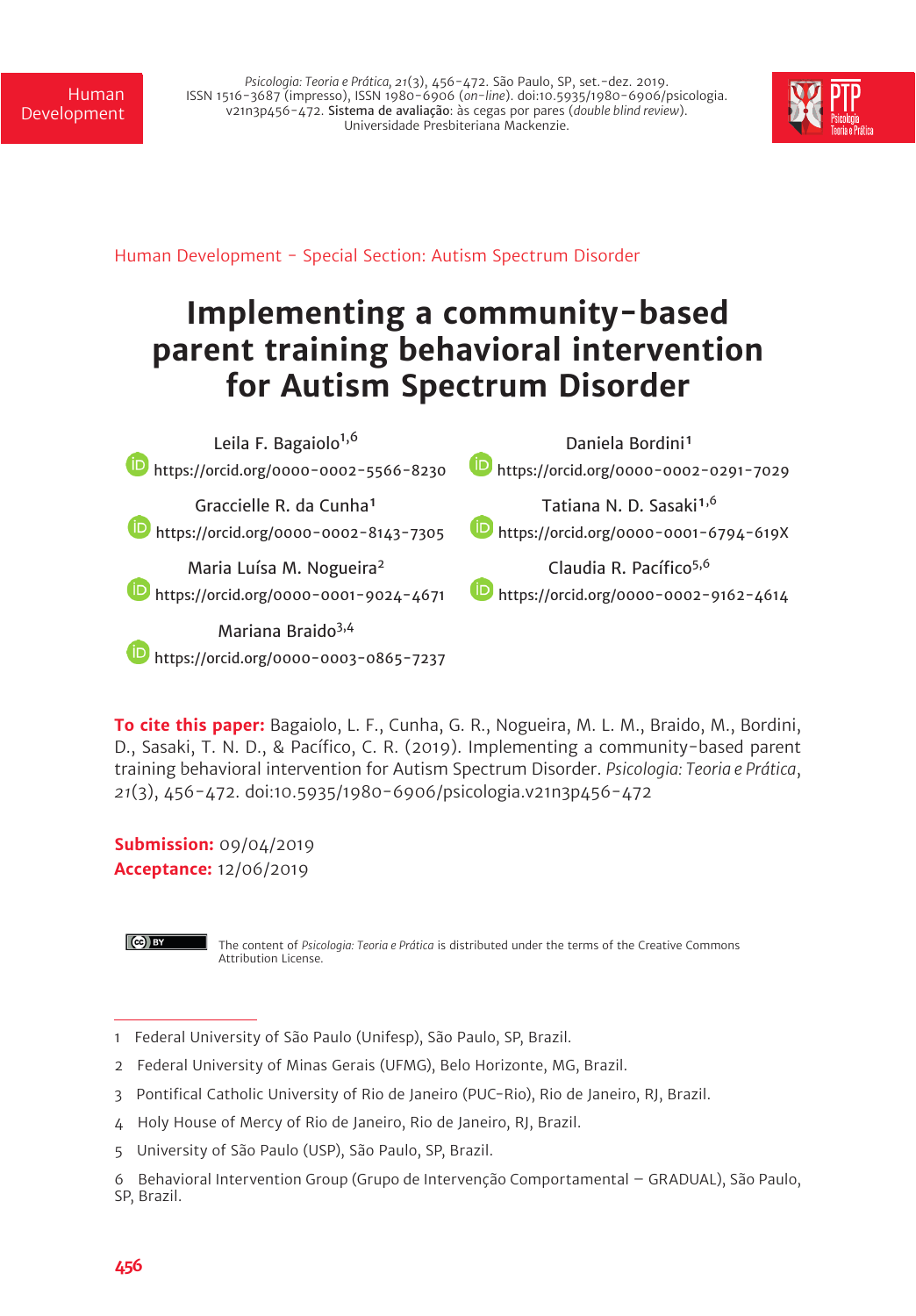#### **Abstract**

The autism spectrum disorder (ASD) affects developmental areas early in life and on families exert significant burden both emotionally and economically. This paper is a non-controlled, multicenter study to train caregivers of ASD individuals displaying disruptive behavior and deficit of communication, based on Applied Behavior Analysis. Results showed a reduction in the disruptive behavior measured by the Aberrant Behavior Checklist (ABC) and also the caregivers' depression and anxiety symptoms assessed by the Hamilton Scale. Group interventions may be an alternative for reaching a higher share of the population.

**Keywords:** autism spectrum disorders; parental training; applied behavior analysis; disruptive behavior management; functional communication training.

# **CAPACITAÇÃO PARENTAL PARA MANEJO DE COMPORTAMENTOS DISRUPTIVOS PARA TEA EM INTERVENÇÃO COMPORTAMENTAL**

#### **Resumo**

O transtorno do espectro do autismo (TEA) afeta precocemente áreas de desenvolvimento e resulta em uma sobrecarga significativa para as famílias, tanto emocional quanto economicamente. Este é um estudo não controlado, multicêntrico, com o objetivo de capacitar, com base na Análise Aplicada do Comportamento, cuidadores de indivíduos com TEA que apresentam comportamento disruptivo e *deficit* de comunicação. Os resultados mostraram redução nos comportamentos disruptivos, medidos pelo Aberrant Behavior Checklist (ABC), e também nos sintomas de depressão e ansiedade dos cuidadores, avaliados pela Escala de Hamilton. As intervenções em grupo podem ser uma alternativa viável para atingir uma parcela maior da população. **Palavras-chave:** Transtorno do Espectro Autista; capacitação parental; análise do comportamento aplicada; gestão de comportamentos disruptivos; treino de comunicação funcional.

# **TEA: CAPACITACIÓN DE PADRES PARA MANEJO DE CONDUCTAS PROBLEMÁTICAS**

#### **Resumen**

El trastorno del espectro autista (TEA) afecta temprano las áreas de desarrollo y resulta en una sobrecarga significativa para las familias, emocional y económicamente. Este es una investigación no controlada, multicéntrico, con el objetivo de capacitar, con base en el Análisis conductual aplicado, cuidadores de individuos con TEA – esos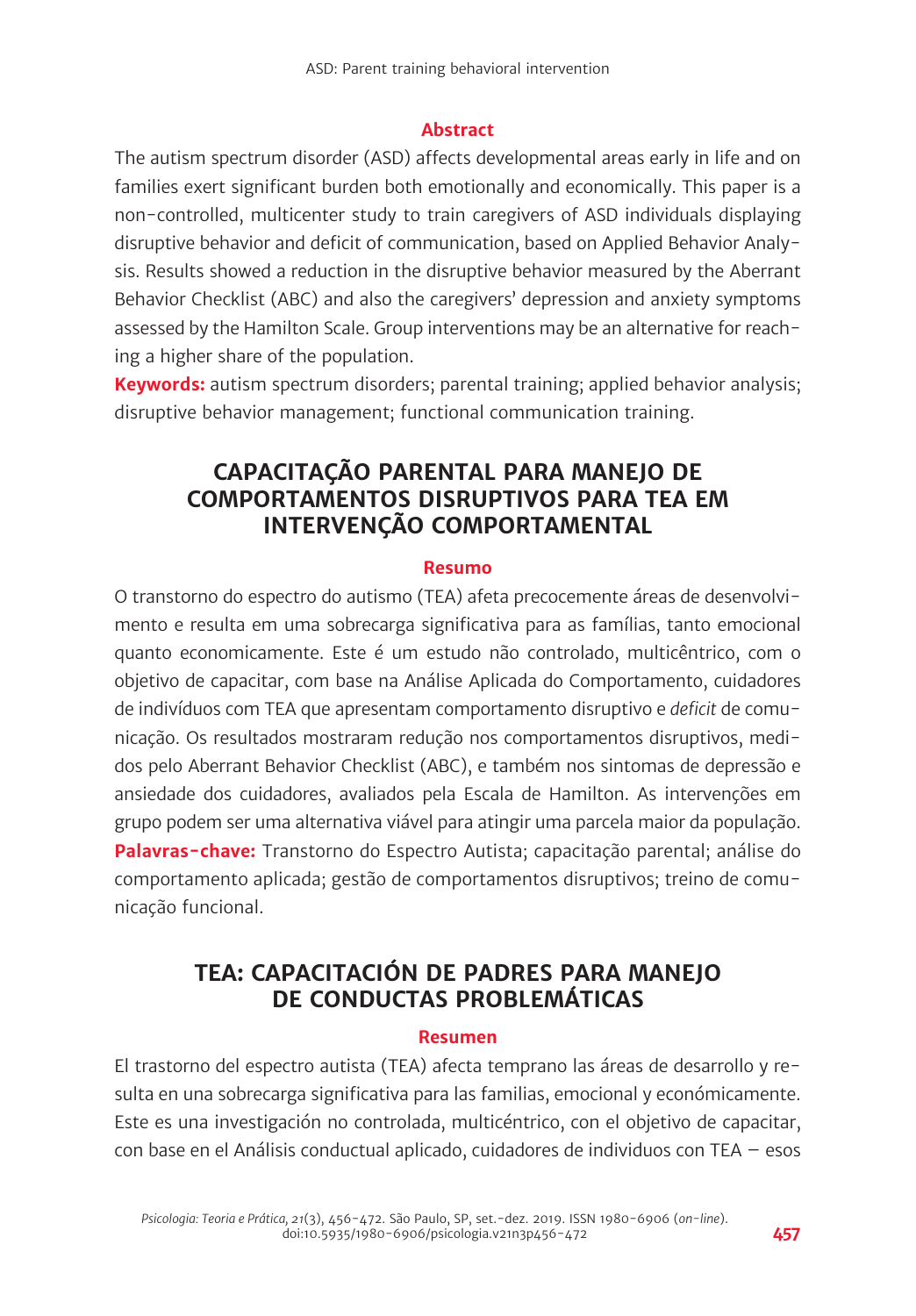individuos con tea comúnmente presentan comportamientos disruptivos y déficit de comunicación. Los resultados indican reducción en los comportamientos disruptivos, medidos por el Aberrant Behavior Checklist (ABC) y reducción también en los síntomas de depresión y ansiedad de los cuidadores, evaluados por la Escala de Hamilton. Las intervenciones en grupo pueden ser una alternativa viable para alcanzar una cuota mayor de la población.

**Palabras clave:** trastorno del espectro autista; capacitación parental; análisis conductual aplicado; gestión de comportamientos disruptivos; entrenamiento de comunicación funcional.

## **1. Introduction**

Prevalence estimates of global autism spectrum disorder (ASD) range from 0.72% to 0.76%, and ASD is associated with major social impact (Baxter et al., 2015). A Brazilian populational prevalence survey estimates that the State of São Paulo has 40 thousand children and adolescents with ASD (Paula et al., 2011). Clinical deficits encompass two main domains: social communication and repetitive and stereotyped behaviors. Isolation and lack of interest in sharing with others, joint attention and symbolism deficits, diminished/lack of eye contact, inability to develop friendships and affective relationships and difficulty in understanding non-verbal communication are described as possible social communication impairments. Within the domain of repetitive and restricted behavioral patterns, inflexibility and rigid routines are commonly identified, as are motor or vocal stereotypes (body rocking, flapping, tip-toe walking, inadequate screaming, and continuous noise), restricted interests and topics, and hyper or hypo sensorial responsiveness (American Psychiatric Association, 2014).

Regarding ASD treatment, many studies have shown the effectiveness of ABA-based interventions. Some findings suggest positive effects on intellectual functioning, language development, self-help skills acquisition, and social functioning. Research has established promising effects of ABA intervention, even as a resource for public health and social policies concerning ASD and other neurodevelopmental disorders (Wong et al., 2014).

According to Maurice, Green, and Foxx (2001), the parameters for ABA intervention effectiveness include starting before the age of three and following specific procedures for each child with comprehensive activity programs so that all developmental domains are stimulated. These domains are progressively addressed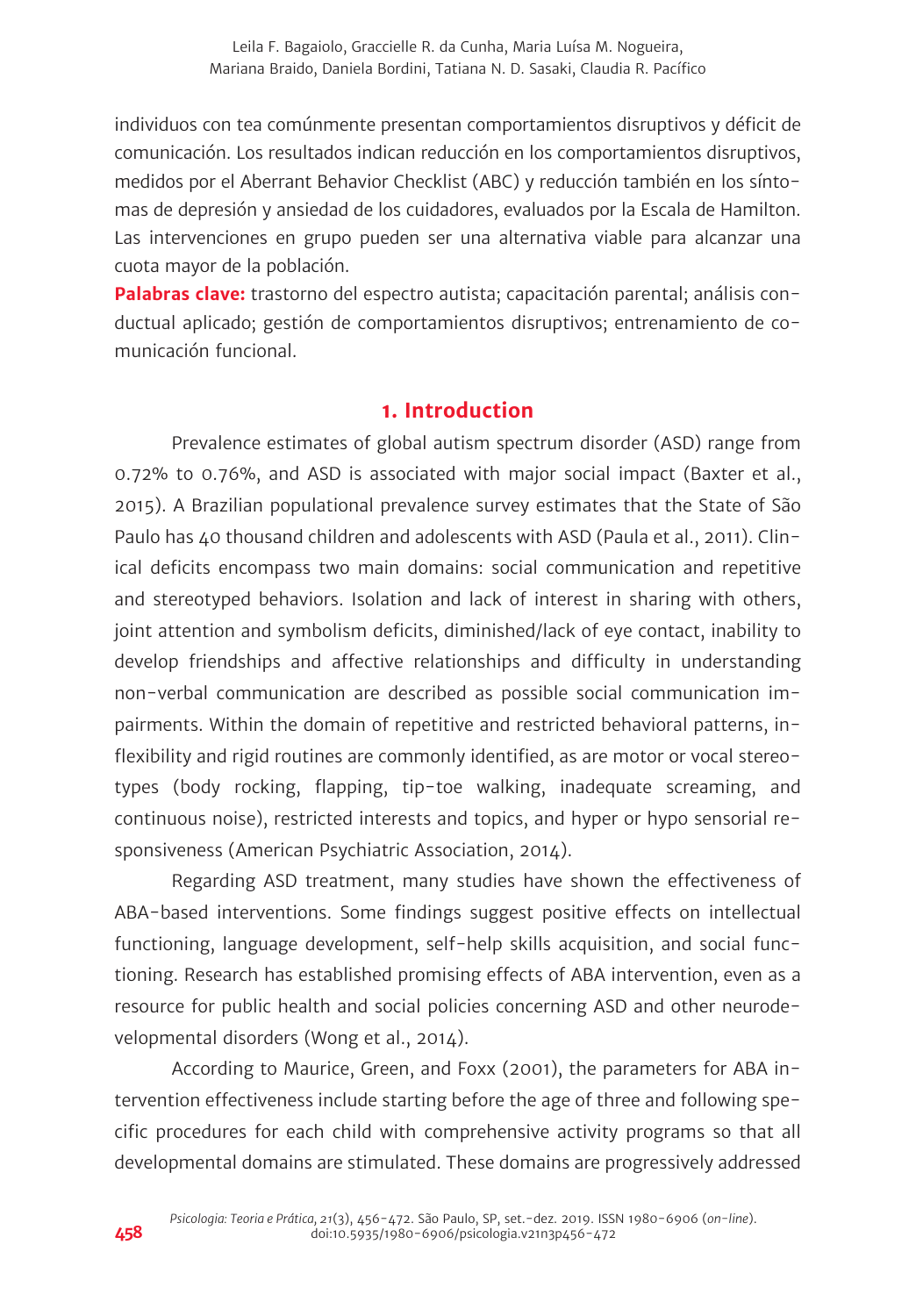according to individualized and intensive designs (20 to 40 hours a week) and must also be stimulated in other contexts and situations.

Family involvement in the therapeutic process is crucially relevant for the intervention in ASD individuals. Research evidence shows that parents whose children have been diagnosed with ASD are overloaded and face more challenges throughout their lifespan when compared to parents of children without neurodevelopmental disorders. Families need support when struggling with access to quality of information regarding treatment and diagnostic guidelines, including skills training, multidisciplinary coordination for legal and medical support; at the same time, the personal situation, such as social isolation, financial impact and family emotional condition, must be coordinated (Russa, Matthews, & Owen-Deschrer, 2015).

Another aim achieved through parent training is the creation of opportunities for ASD individuals to practice learned skills and enhance the generalization process. In such fashion, it is possible to consider that parent training has acquired a "co-therapist" education status. Parent training may be considered one of the most important cornerstones of behavioral intervention in ASD individuals. Strauss, Mancini, Fava, & SPC Group (2013) recommend the development of protocols that provide parameters for parent training regarding program content and skills to be taught to ASD children. These procedures have to be implemented, applied and, mainly, have as a projected aim to reach the generalization of such skills and contents (Maurice et al., 2001; Strauss et al., 2013). Baer, Wolf, and Risley (1968) state that behavioral intervention must include the skills generalization process; that is, the skills must be maintained in various settings with various people. Therefore, parent training means planning generalization and effectively playing a role in behavior modification.

Wong et al. (2014), between 1900 and 2011, systematically reviewed published articles on ASD intervention, which have evidenced that parent training is scientifically effective for treatment. From the financial aspect, the cost of ABA intervention is elevated, given that the treatment is individualized, intensive, and lengthy. For this reason, according to Beaudoin, Sébire, and Couture (2014), investing in parent training may be a viable alternative in many cases.

In Brazil, since 2013, Grupo Gradual, in partnership with TEAMM (Social Cognition Outpatient Care – Dr. Marcos T. Mercadante – UNIFESP Psychiatry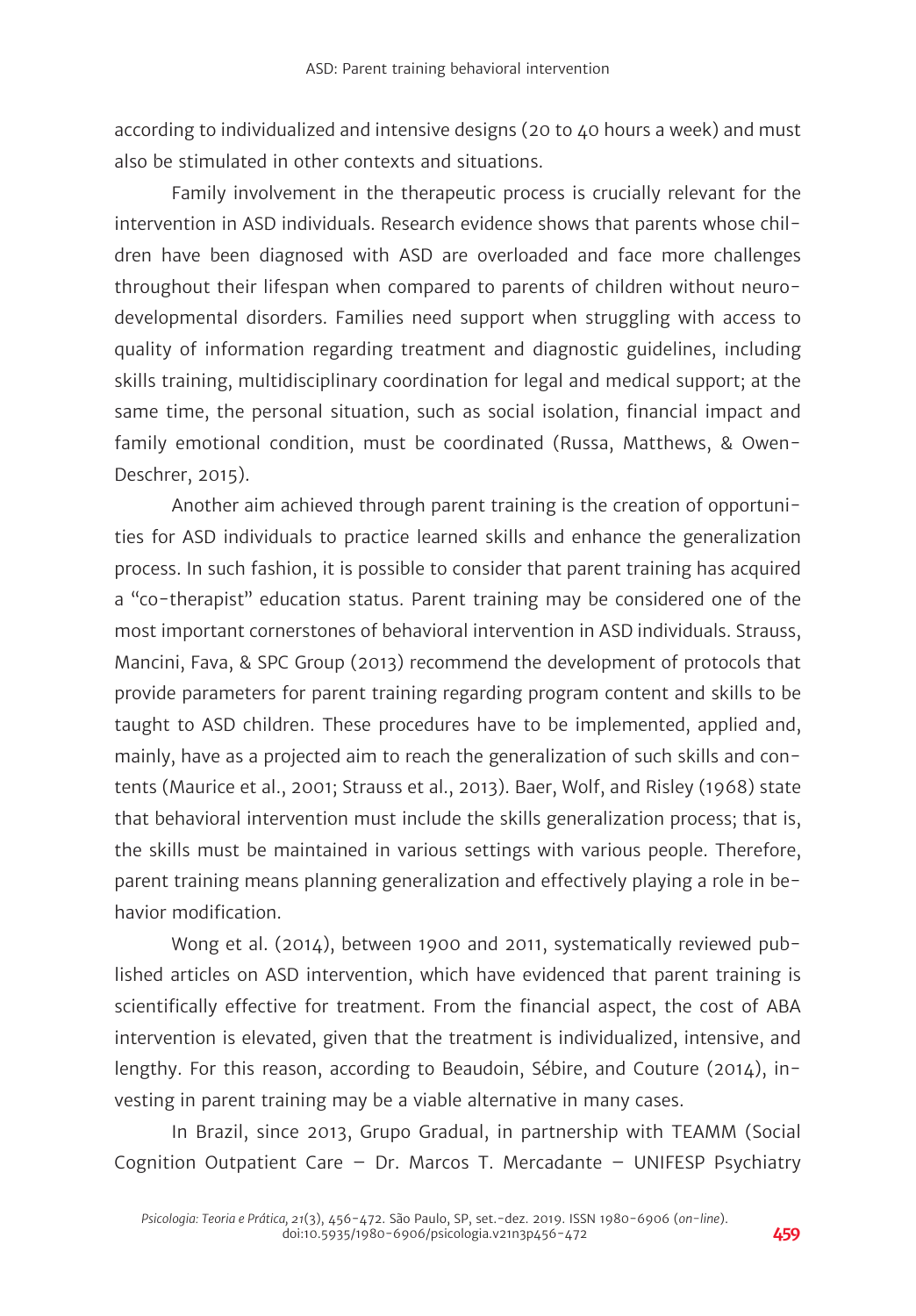Department) and PROTEA (Autism Spectrum Disorder Program – Child and Adolescent Psychiatry Program of the Psychiatry Institute of the Clinical Hospital of São Paulo University Medical School), develops an ABA-based parent training model combining research and pro bono service, teaching different skills (Bagaiolo et al., 2018). Between 2013 and 2016, several structural and goal modifications have occurred until the program achieved its recent version, designed to teach how to manage disruptive behavior and functional communication, given that studies such as those of Vismara, Bogin, and Sullivan (2009) pointed out that teaching communication has been one of the main goals in parent training of children with ASD, as it is one of the major deficits related to such a condition (Bagaiolo et al., 2018).

Additionally, efficacy trials usually focus on a single specific main outcome with narrowly defined inclusion criteria and standardized procedures. Although this type of study is particularly important to establish internal validity, translating the findings to real-world situations may come across several obstacles (Hohmann & Shear, 2002). Conversely, community-based programs tend to be characterized by more heterogeneous populations, with diversified outcome measures. Research trials conducted in a more naturalistic environment provide good opportunities for investigating the feasibility, acceptability, and generalizability of the intervention provided, allowing for the inclusion of individuals similar to those encountered in the clinical setting. Investigating the "noise" faced in real-world situations is particularly important in neurodevelopmental disorders like ASD that impact broadly distinct areas of life.

Parents were taught effective procedures validated by Behavior Analysis research to manage disruptive behaviors (Wong et al., 2014), focusing on differential reinforcement, providing positive reinforcing consequences for appropriate behavior, at the same time that disruptive behavior is extinguished (Vismara et al., 2009). They were also taught Functional Communication, the main purpose of which is to substitute disruptive behavior through differential reinforcement of more productive communication skills from a social point of view (using visual cues) (Bagaiolo et al., 2018). The aim of this study is to investigate the effectiveness of a community-based parent training behavioral intervention to reduce maladaptive behaviors in individuals with ASD.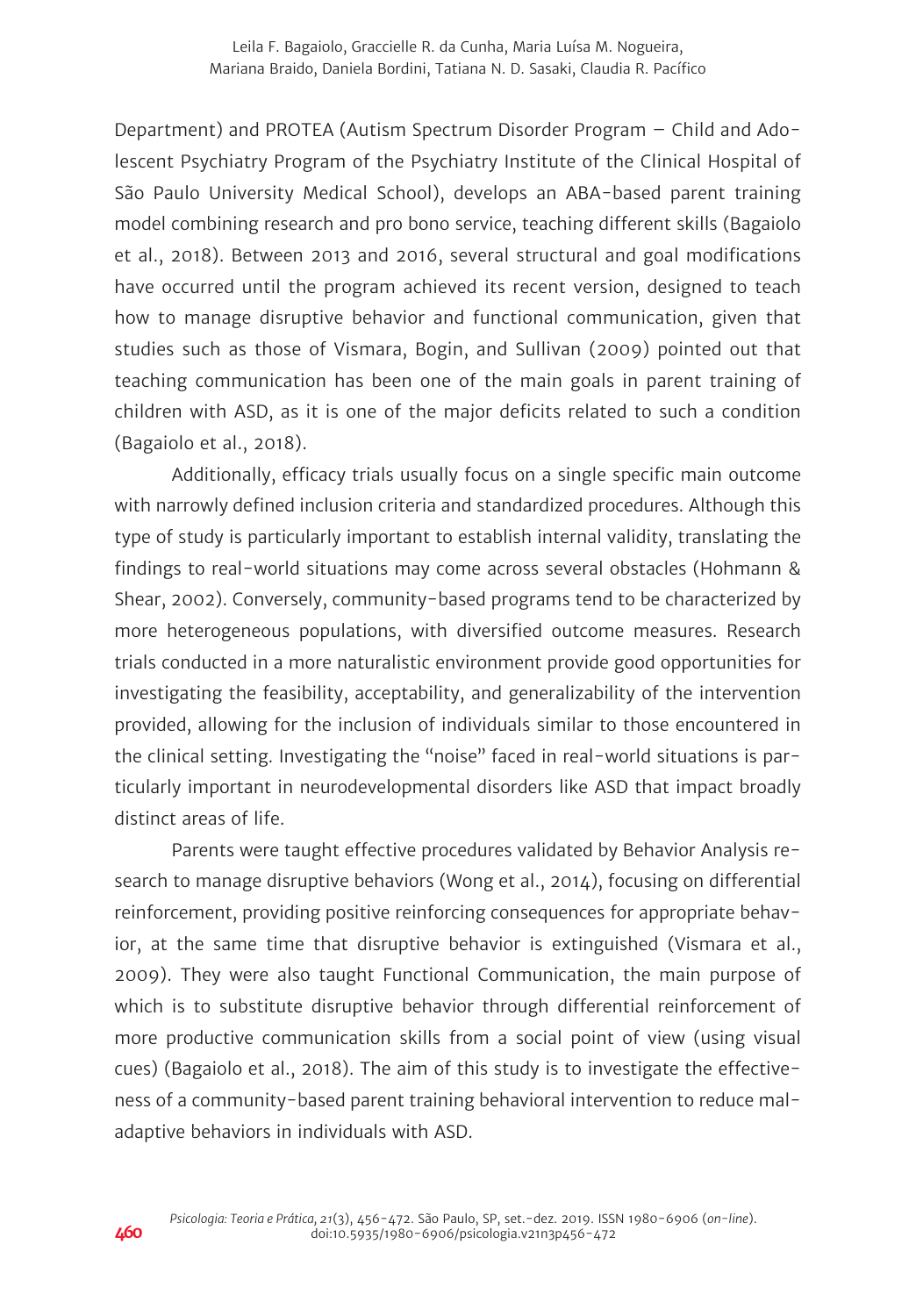#### **2. Method**

This is a 10-weak multicenter open trial involving individuals with ASD. The trial was approved by the Ethics Committee (n. 742,331), and written informed consent was obtained from parents or legal guardians.

## **2.1 Participants**

Participants were selected by convenience sampling. They were recruited from two tertiary outpatient services (Protea and Team) in the city of São Paulo. Additional participants were recruited through social media. The intervention has been provided twice a year since 2017. Participants had to have a diagnosis of ASD, impaired functional communication (speak less than ten words), the ability to communicate with gestures and identify figures and photos. Individuals receiving ABA-based intervention and/or using alternative communication systems, such as the Picture Exchange Communication System (Pecs), were excluded. Inclusion and exclusion criteria were assessed through an online questionnaire developed by the researchers.

## **2.2 Assessment tools**

The following tools were used:

- **•** Pre-group Questionnaire as described under the Participants section.
- **•** ABC Scale (Aberrant Behavior Checklist Scale): scale data sheet was answered by parents/caregivers. The ABC Scale is a five-factor scale comprising 58 items. The factors have been labeled as follows: I. irritability, agitation, crying (15 items); II. lethargy, social withdrawal (16 items); III. stereotypic behavior (7 items); IV. hyperactivity, noncompliance (16 items); V. inappropriate speech (4 items) (Losapio et al., 2011).
- **•** Hamilton Depression Rating Scale (HDRS) designed to assess patients previously diagnosed with depression, investigating symptoms severity level, and not their presence. The reduced version of the scale with 17 items was used. These items verify motor retardation, apathy, anxiety, suicidal thoughts, helplessness, and sleep pattern alteration (Freire et al., 2014).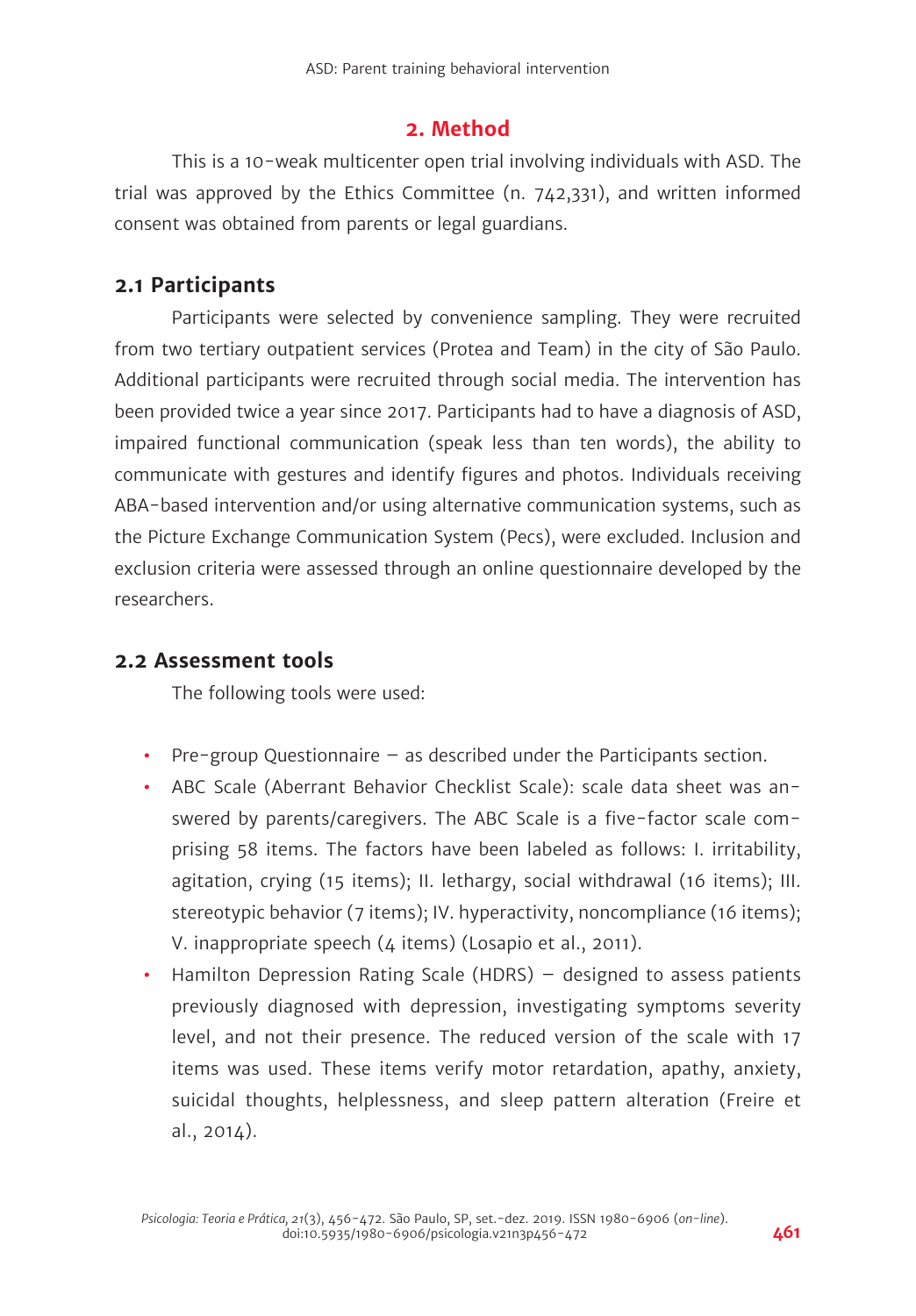Leila F. Bagaiolo, Graccielle R. da Cunha, Maria Luísa M. Nogueira, Mariana Braido, Daniela Bordini, Tatiana N. D. Sasaki, Claudia R. Pacífico

## **2.3 Materials**

The following entry sheets were developed to collect data:

- **•** Functional Hypothesis Questionnaire eight questions regarding target behavior; prior (antecedent) and post (consequence) behavior situations.
- **•** Disruptive Behavior Frequency Data Sheet this sheet has seven main behaviors, among others, that participants may show, such as crying, screaming, throwing objects, self-injurious behavior, aggressive behavior, repetitive behavior and falling to the floor.
- **•** Communication Frequency Sheet showing different types of communicative behaviors to be marked at 15-minute intervals. A vertical slash will indicate how much and which communication took place in each observation interval.
- **•** Pictures of items of interest to the child and of her/his routine schedule.
- **•** Materials (EVA materials, satin ribbons, plastic).

#### **2.4 Procedures**

Outpatients in treatment who have met inclusion and exclusion criteria were invited to participate in the parent-training group. Another way to recruit participants was social media advertisement, informing email address, place and start date posted on Facebook and WhatsApp. Interested persons received a pre-group questionnaire by e-mail.

The training program had ten meeting sessions that provided visual resource lectures, practical examples, behavior shaping (successive approximation teaching), modeling (observation and imitation teaching), data entry and analysis, supervision with analysis of parents' homemade videos and role play.

On the first day of the course, participants were given the WICF (Written Informed Consent Form) and the Disruptive Behavior Frequency Sheet and received an explanation of how to enter data. Researchers also applied ABC and HDRS scales.

The ABC Scale was used in three different moments of the course: in the first meeting and in the sixth and tenth days. All topics were explained to parents, and researchers read all questions to them. The HRDS Scale was applied in the first and last meetings.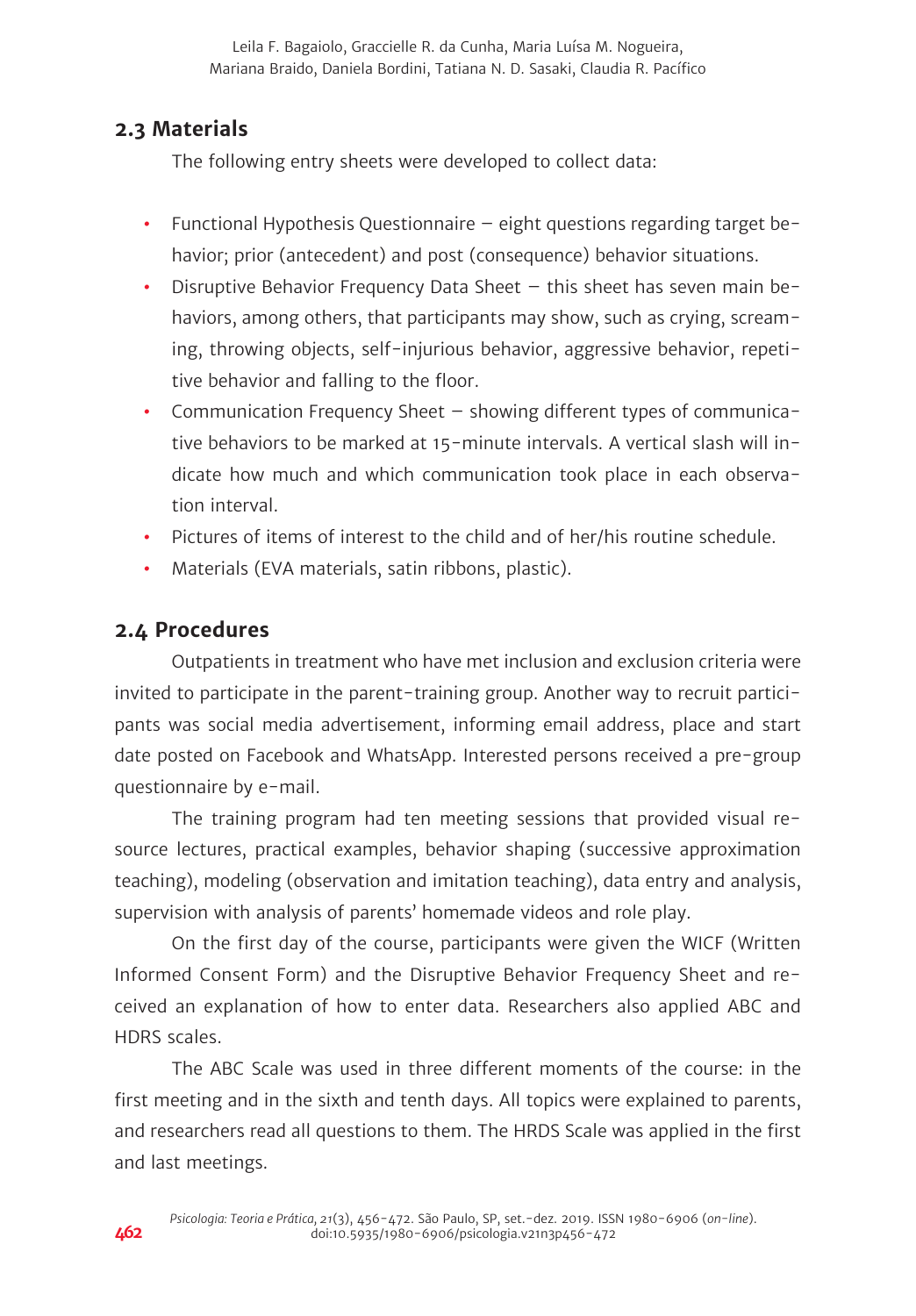From the 2nd to the 4th meetings, it is provided basic theoretical basement of ABA, parents choose the behavior which is going to be minimized and registered, and a brief explanation of occupational therapy's view of the sensorial seeking behavior is given (stereotypies).

Three course meetings were used to produce work materials, namely, a routine board, a preference list, and a commitment board. Materials such as EVA, thermal laminating pouches, object pictures, and other general preference images, Velcro, and printing paper were provided by researchers in the meetings.

In the last 2-3 meetings, cumulative frequency charts of the two behaviors selected by participants were presented, and researchers talked about the use of the materials produced in the previous meetings.

# **2.5 Statistical analysis**

Aiming to trace the epidemiologic profile of participants, descriptive statistical analysis was made according to the variables of interest. Categorical variables were summarized based on the response frequency for each category. Continuous variables were summarized based on measures of central tendency (mean and/or median) and measures of dispersion (standard deviation). Outcome and baseline variables (of participants who did the training, that is, those who delivered 80% of datasheets and had an attendance of 80%, and those who did not do the training) were analyzed with paired sample T-test and independent samples, respectively, with a significance level of 0.05.

To absorb differences in amplitudes between independent variables that represent recorded behaviors, data was standardized. Such procedure consists of rescaling data to the same order of magnitude. Standardized data allows the adequacy for the relative analysis of each independent variable (Hair, Black, Babin, & Anderson, 2009), meeting the need for visualization of the effect of the intervention program over time, in a relative manner and not in absolute terms. In this sense, standardized data was used to draw up accumulated frequency curves, therefore, allowing for comparison of the occurrence and variation of the different behaviors during the ten weeks of measurement.

The variability of patient responses over time is represented by curves created from the percentage difference in the number of cumulative occurrences recorded between periods (weeks). This perspective offers a second point of view for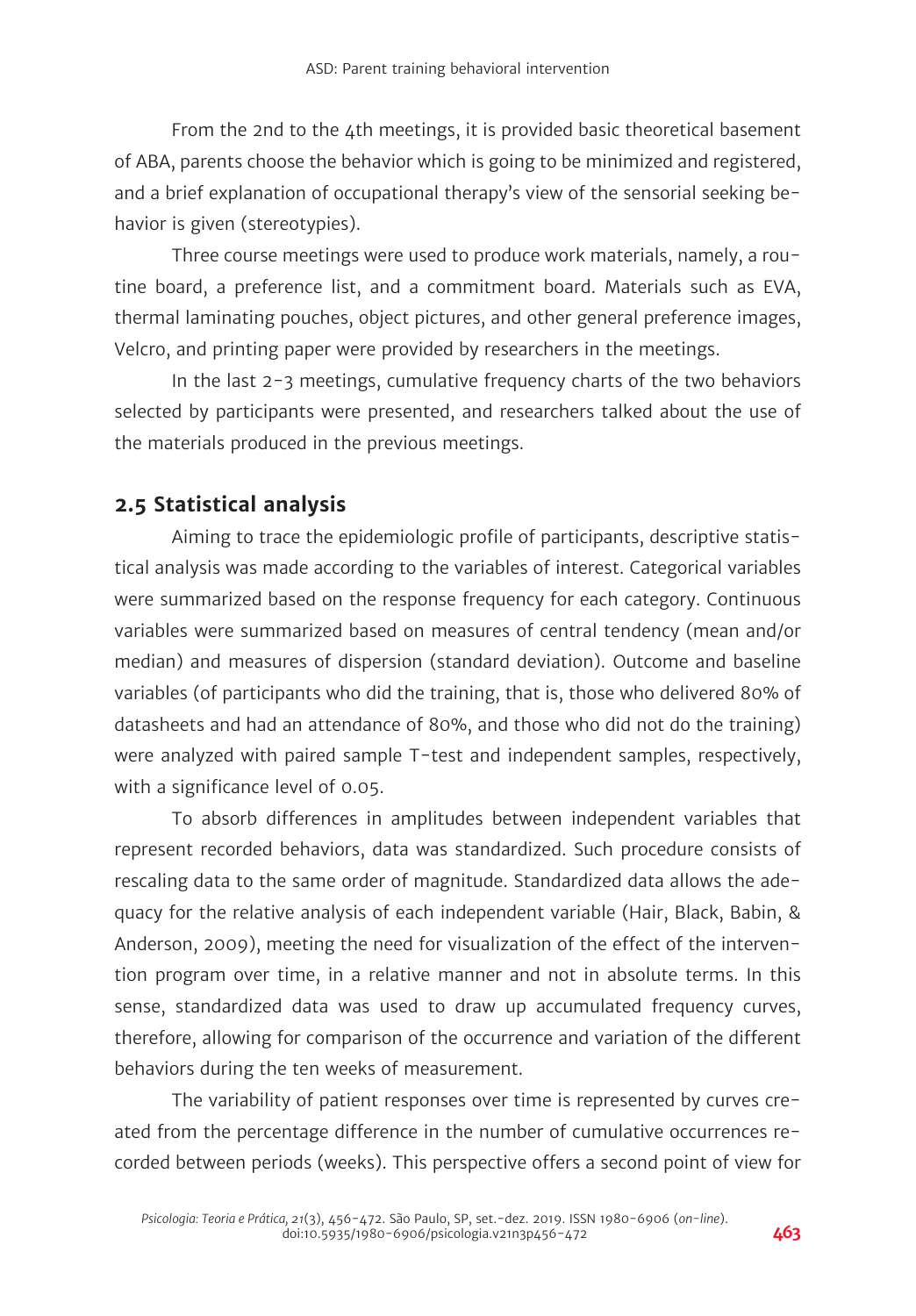the perception of the rate of change in the patients' behaviors regarding stereotypes, alternatively to the view based on accumulated frequency. In other words, while cumulative frequency considers the absolute occurrence, variability indicates a gradual rate of change.

Interpretatively, large percentage variations suggest great variability in the patients' response, while a smaller percentage variation allude to greater stability. At the limit, perfect linearity would indicate total stability, in which the patient maintains the same pattern of occurrence of disruptive/stereotyped behaviors, with no progress or regression. In this sense, there is total predictability about the patient's behavior. This does not mean that the occurrence of disruptive/stereotyped behaviors ceases, but only remains unchanged.

Furthermore, in charts, cumulative frequency & variability and general trend curves were inserted. These curves were drawn up based on the average of standardized data, as a means of generating a view of the general tendency in the sample studied. Both trend curves derive from a regression analysis of the data collected. The explanatory power of the trend curves is given by the coefficient of determination (R2), which varies from 0 to 1, respectively indicating no (0%) or total (100%) data adherence to the generated model (Hair et al., 2009).

## **3. Results**

Between March 2017 and November 2018, one hundred participants were included in the study. Descriptive characteristics are presented in Table 3.1.

| Mother        | 114 (95%)  |
|---------------|------------|
| Father        | $5(4.2\%)$ |
| Grandmother   | $1(0.8\%)$ |
| Total         | 120 (100%) |
| <b>TEAMM</b>  | 71 (59.2%) |
| <b>PROTEA</b> | 49 (40.8%) |
| Total         | 120 (100%) |
|               |            |

Table 3.1. Baseline Demographic and Clinical Characteristics.

(*continues*)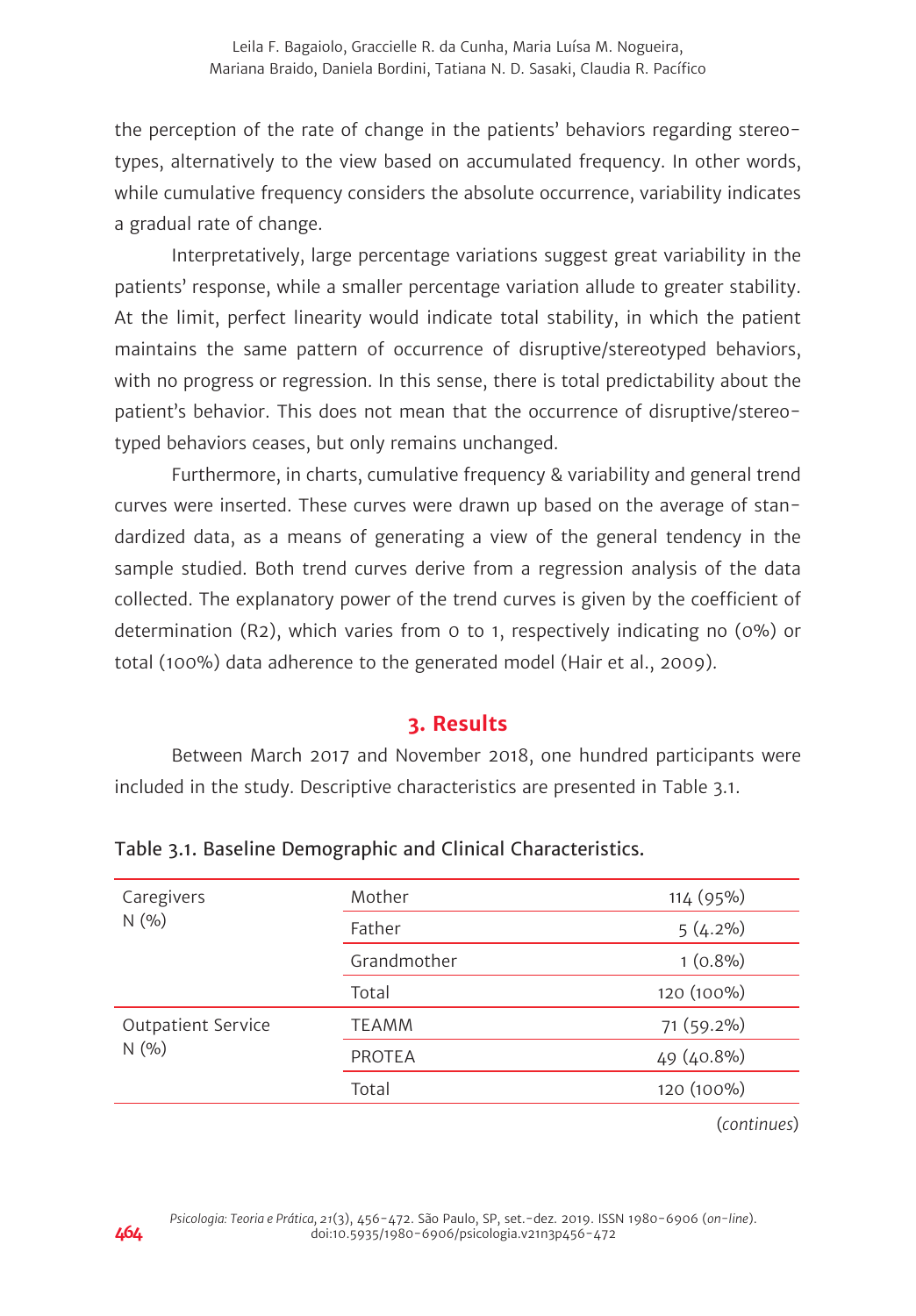| Adherence to treatment<br>N(96) | Yes       | 43 (35%)    |
|---------------------------------|-----------|-------------|
| Child demographics              |           |             |
| Gender<br>N(96)                 | Male      | 111 (84.2%) |
|                                 | Female    | 19 (15.8%)  |
| Age in years                    | Mean (SD) | 6.6(4.7)    |
|                                 | Maximum   | 33          |
|                                 | Minimum   | 1           |

Table 3.1. Baseline Demographic and Clinical Characteristics.

Table 3.2 Shows that there was no statistic difference between the group of adherences versus the group of non-adherences when compared data from HDRS and ABC.

|  | Table 3.2. Clinical characteristics at baseline and adherence to treatment. |  |  |  |
|--|-----------------------------------------------------------------------------|--|--|--|
|--|-----------------------------------------------------------------------------|--|--|--|

|             | <b>Adherent</b><br>Mean (SD) | Non-adherent<br>Mean (SD) |       |
|-------------|------------------------------|---------------------------|-------|
| ABC         | 62.8(27.0)                   | 58.9(24.8)                | 0.440 |
| <b>HDRS</b> | 11.9 $(4.4)$                 | 13.7(6.8)                 | 0.128 |

ABC and HDRS scores were significantly lower at the end of the trial for participants who completed the intervention (Table 3.3).

Clinical characteristics of adherent participants indicate an ABC and HDRS scores significantly lower at the end of the trial for participants who completed the intervention (Table 3.3).

|             | N  | <b>Baseline</b><br>Mean (SD) | Follow-up<br>Mean (SD) |         |
|-------------|----|------------------------------|------------------------|---------|
| ABC         | 42 | 62.76(27.0)                  | 49.8 (24.17)           | < 0.001 |
| <b>HDRS</b> | 32 | 11.87(4.4)                   | 8.9(4.6)               | 0.05    |

A polynomial regression model was the best fit for the cumulative record (R2 = 0.99871). For the variability curve, the exponential model best fitted the data (R2 = 0.99871) (Figure 3.1).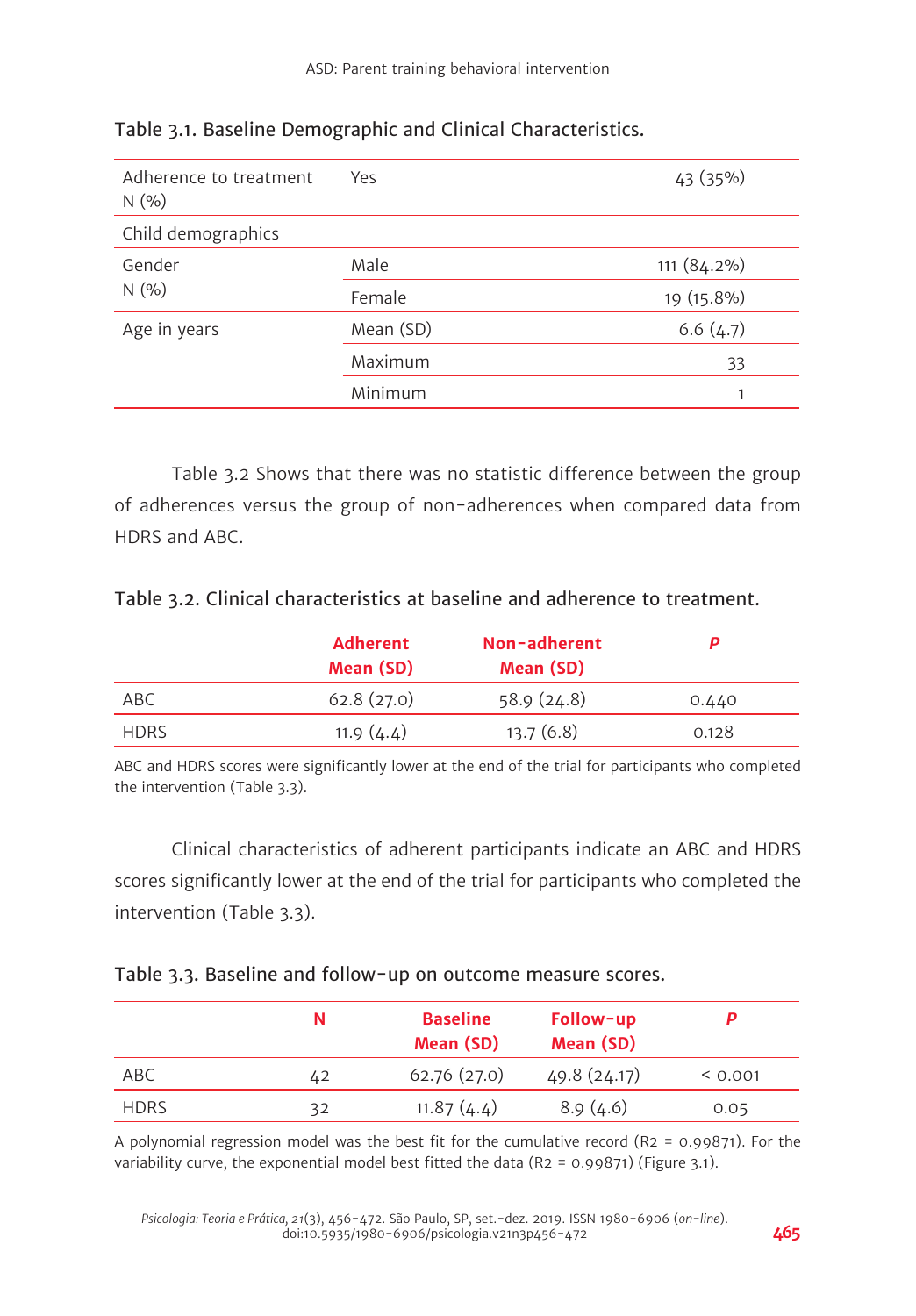A polynomial regression model was the best fit for the cumulative record (R2 = 0.99871). For the variability curve, the exponential model best fitted the data (R2 = 0.99871) (Figure 3.1).





Figure 3.1. Cumulative record and variability curve for the frequency of disruptive behaviors.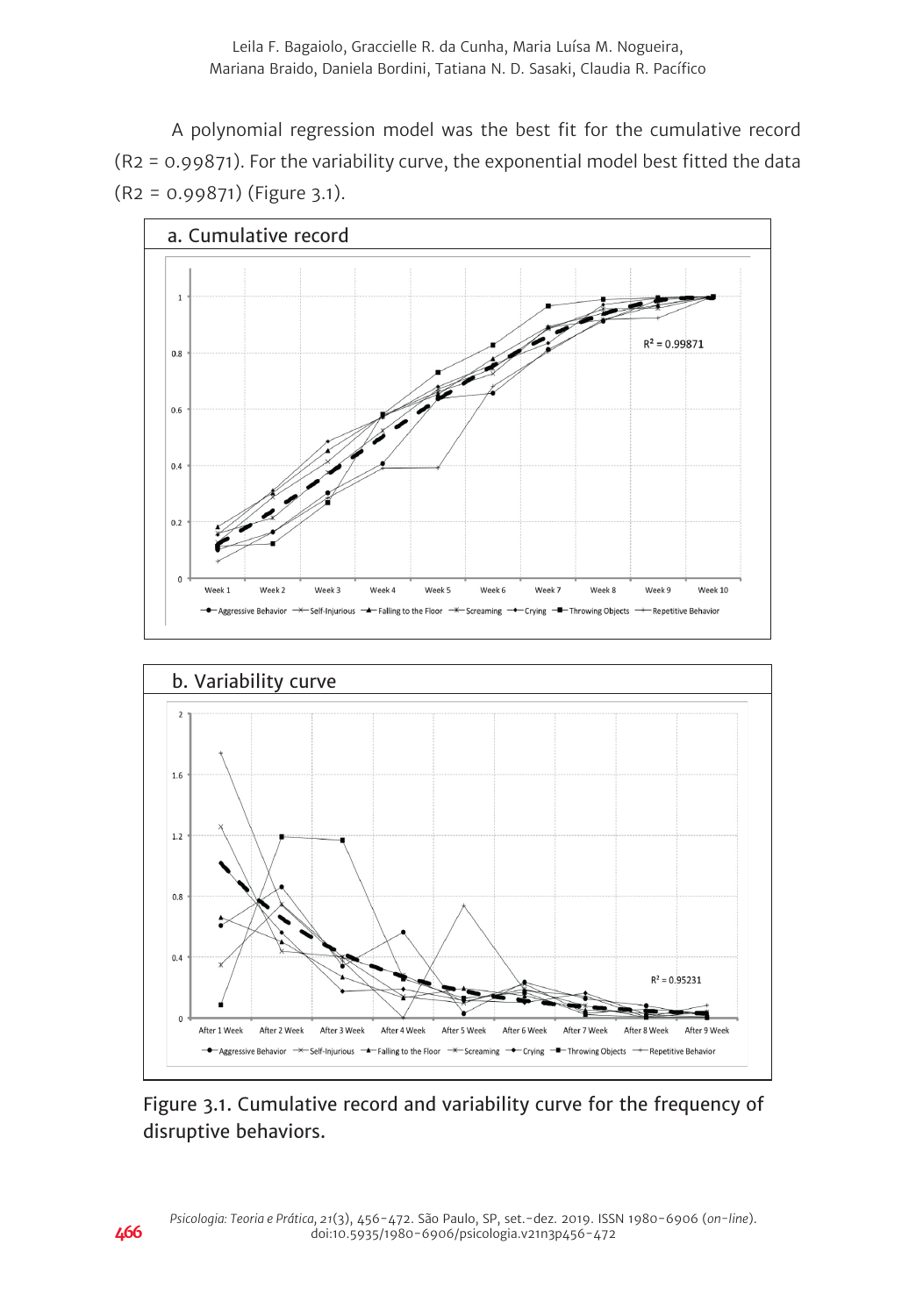The cumulative frequency curve shows a trend of linear behavior up to week 7, from which there is a marked decline in the number of occurrences. This nearly linear initial phase comprised about 87% of the total occurrences that were recorded, i.e., with each week alone accounting for about 12.4% of the total disruptive behaviors and stereotypes observed throughout the study. However, 7.5%, 2.7% and 2.8% of the total number of occurrences seen in the assessment period were observed respectively at weeks 8, 9 and 10, indicating significant progress in the sample studied, in terms of reducing the frequency of disruptive behaviors and stereotypes.

# **4. Discussion**

The present study assessed the impact of parent training focused on disruptive behavior management on caregivers of ASD individuals. In general, the main findings of the study showed improvement in behavioral problems in ASD individuals and in emotional and behavioral changes in caregivers. Evidence suggests the effectiveness of the package of procedures applied in the studied sample, resulting in a reduction of more than 70% in the last two weeks, compared to the frequencies observed in the initial stages of the research. In the seventh week, the process of guidance and transfer of the Functional Communication Training material package to the parents is completed, which could explain the significant increase noted in the subsequent weeks.

A diagnosis of ASD has a major impact on families. Data suggest that stress level generated by such diagnosis is greater than in other mental disorders, such as Attention Deficit and Hyperactivity Disorder (ADHD), Oppositional Defiant Disorder (ODD), depression, among others (Hayes & Watson, 2013). Additionally, Bearss et al. (2015) and Da Paz and Wallander (2017) mention that the disruptive behaviors that cause impairments in everyday life and daily tasks may increase the likelihood of anxious and depressive symptoms in caregivers.

Behavioral management performed by family members is fundamental (Bearss et al., 2015), since, in some cases, ASD behaviors mix with the cardinal symptoms of autism. A careful functional assessment of these behaviors can identify functions related to avoidance of demands, social attention-seeking and sensorial deregulations and, through emergency communication training, it is often possible to prevent and redirect such difficult behaviors in the day-to-day of the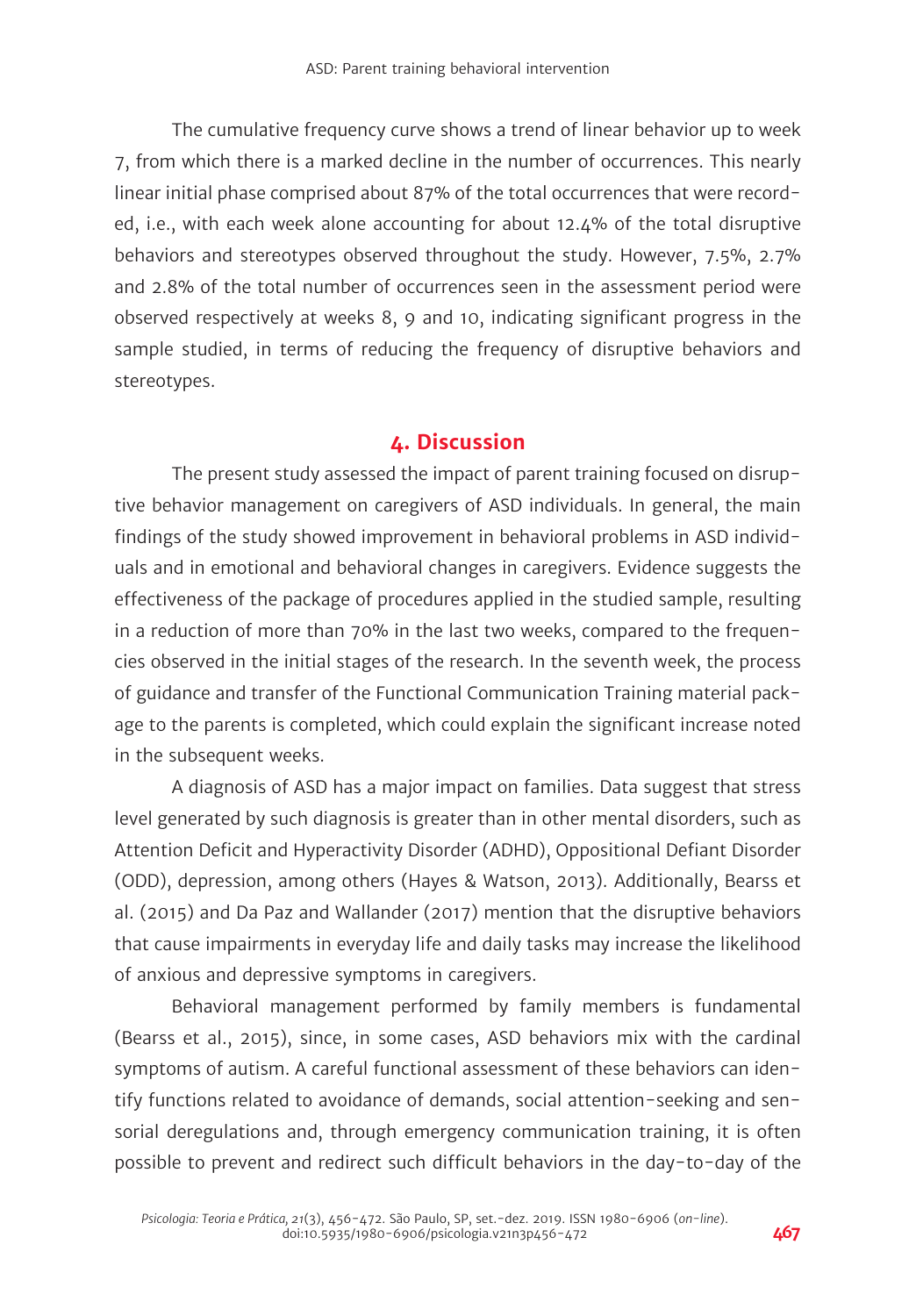individual and their family (Durand & Merges, 2001; Carr & Durand, 1985; Wacker et al., 2013).

Another important aspect to be highlighted as a product of this study was the difficulty of adherence of these caregivers in the ten meetings, since only 43 out of 120 participants started and finished the course. Possible impediments and aspects that might have deterred caregivers from attending the course up to the last encounter were listed, such as lack of family support; difficulty in performing and understanding the guidelines for acquiring new skills; financial or transportation difficulties; severity of patients' behavioral symptoms and severity of caregivers' depressive and anxious symptoms.

Although the dropout rates found in this study are high when compared to clinical trial rates (Cooper & Conklin, 2015), they are similar to those found in other studies investigating treatment abandonment in "real world" situations (Zayfert, 2005). However, high dropout rates imply limitations in statistical evaluations and data generalization, being a limitation of this study. The possible explanations for the dropout rates found are common events in clinical practice.

Community-based programs require careful assessment of available resources and awareness of problems and needs in each setting. Particularly when resources are limited, developing affordable interventions require a proper understanding of the health system, including financing of care and services availability (McLeroy, Norton, Kegler, Burdine, & Sumaya, 2003). Therefore, a major strength of this study was to include individuals most in need of treatment. The study group comprised of individuals that attended outpatient clinics, which had limited resources and no access to evidence-based interventions, and that is a situation very similar to the population who seek care in our public health system.

Limitations of this study include the absence of a control group and the lack of a direct assessment of individuals with ASD. Additionally, caregivers who took part in the intervention were the only source of information for outcome measures. Blinded outcome assessment and direct observation of participants' behavior represent an important step towards verifying the effectiveness of this intervention. Even though the present study indicated significant improvements in the depressive and anxious symptoms displayed by caregivers, further research is needed to identify whether causes of this decline are related to the reduction in maladaptive behaviors of the individuals with ASD.

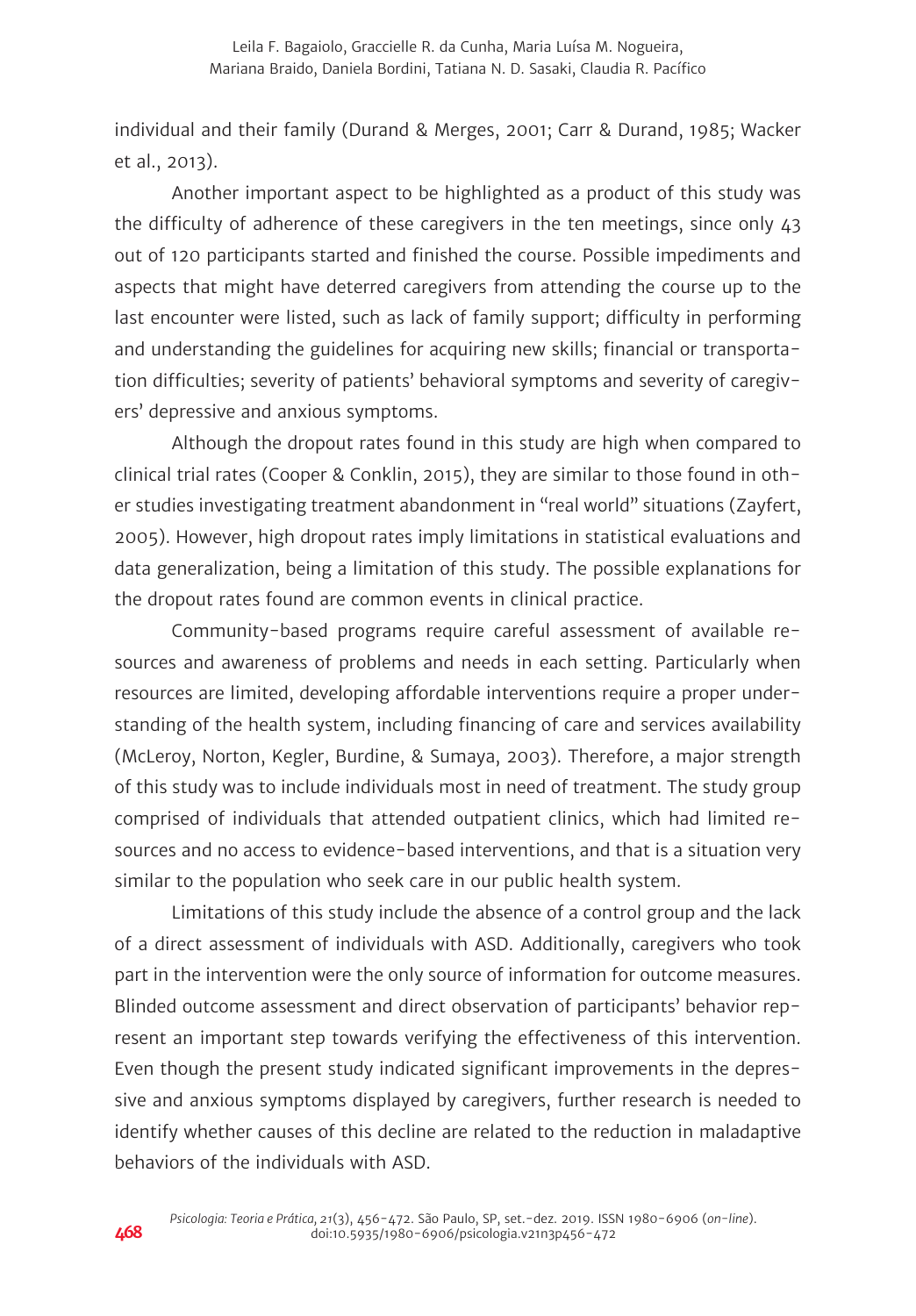For future research, it would be important to trace possible profiles of the caregivers who adhered to the treatment, in order to optimize resources in public mental/health care centers and to understand possible causes of family abandonment (socioeconomic status, distance from family households to meeting centers and psychosocial support). The next steps may include controlled randomized trials, but we believe that even without them, the current data already represents a breakthrough in the available national literature.

The continuity of this work is extremely relevant in the Brazilian scenario since the shortage of trained professionals in behavior analysis and the high costs of intervention make access to this kind of treatment in the public service quite restricted. Taking this into consideration, the use of parent training groups increases the accessibility and the possibility of multiplication of behavior analysis knowledge to treat ASD.

This article is relevant in terms of Applied Behavior Analysis, as it proposed a package-using multicomponent and group intervention combining varied procedures and strategies. Smith (2013) discusses the broader effect of these package interventions in services and everyday life practice, without neglecting the individuality and the use of specific strategy, if needed.

## **References**

- American Psychiatric Association (2014) *Manual diagnóstico e estatístico de transtornos mentais*. (5. ed.) (Nascimento, M. I. trad.) Porto Alegre: Artmed.
- Baer, D. M., Wolf, M. M., & Risley, T. R. (1968). Some current dimensions of applied behavior analysis. *Journal of Applied Behavior Analysis*, *1*(1), 91–97. doi:10.1901/ jaba.1968.1-91
- Bagaiolo, L. F., & Pacifico,C. R. (2018). Orientação e treino de pais: A necessidade da capacitação de pais de indivíduos com TEA e alguns parâmetros de evidência ciêntifica. In: C. P. Duarte, L. C. Silvia & R. L. Velloso (Org.), *Estratégia da Análise do comportamento Aplicada para pessoas com Transtornos do Espectro do Autismo* (pp. 356– 378). São Paulo: Mennon.
- Bagaiolo, L. F., Pacífico, C. R., Moya, A. C. C., Mizael, L. D. F., Jesus, F. S. D., Zavitoski, M., … Asevedo, G. R. D. C. (2018). Capacitação parental para comunicação funcional e manejo de comportamentos disruptivos em indivíduos com Transtorno do Espectro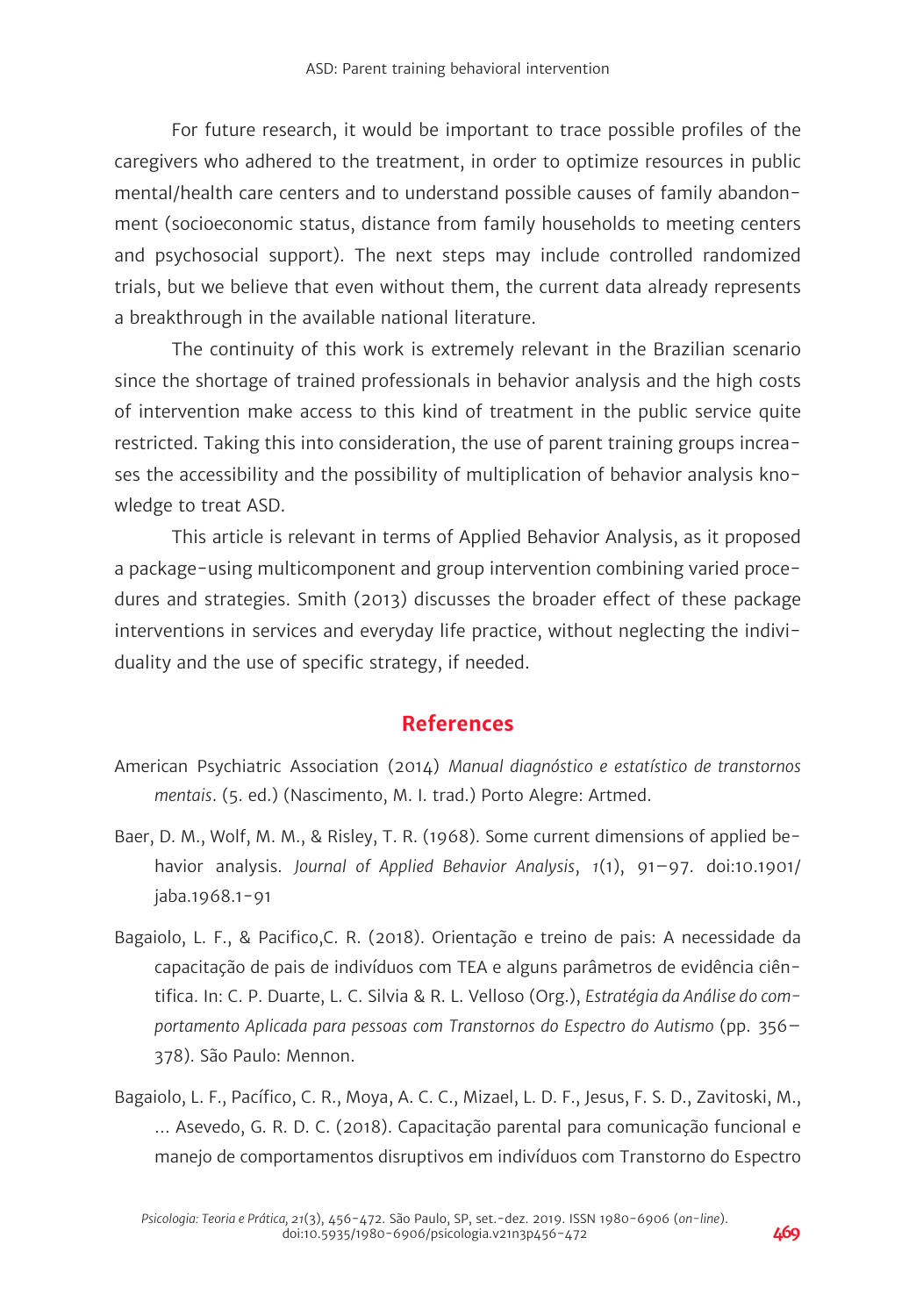Leila F. Bagaiolo, Graccielle R. da Cunha, Maria Luísa M. Nogueira, Mariana Braido, Daniela Bordini, Tatiana N. D. Sasaki, Claudia R. Pacífico

Autista. *Cadernos de Pós-Graduação em Distúrbios do Desenvolvimento*, *18*(2), 46–64. doi:10.5935/cadernosdisturbios.v18n2p46-64

- Baxter, A. J., Brugha, T. S., Erskine, H. E., Scheurer, R. W., Vos, T., & Scott, J. G. (2015). The epidemiology and global burden of autism spectrum disorders. *Psychological medicine*, *45*(3), 601–613. doi:10.1017/S003329171400172X
- Bearss, K., Johnson, C., Smith, T., Lecavalier, L., Swiezy, N., Aman, M., … Sukhodolsky, D. G. (2015). Effect of parent training vs parent education on behavioral problems in children with autism spectrum disorder: A randomized clinical trial. *Jama*, *313*(15), 1524–1533. doi:10.1001/jama.2015.3150
- Beaudoin, A. J., Sébire, G., & Couture, M. (2014). Parent training interventions for toddlers with autism spectrum disorder. *Autism research and treatment*, *2014*. ID 839890. doi:10.1155/2014/839890
- Carr, E. G., & Durand, V. M. (1985). Reducing behavior problems through functional communication training. Journal of Applied Behavior Analysis, 18(2), 111–126.
- Cooper, A. A., & Conklin, L. R. (2015). Dropout from individual psychotherapy for major depression: A meta-analysis of randomized clinical trials. *Clinical Psychology Review*, *40*, 57–65. doi:10.1016/j.cpr.2015.05.001
- Da Paz, N. S., & Wallander, J. L. (2017). Interventions that target improvements in mental health for parents of children with autism spectrum disorders: A narrative review. Clinical Psychology Review, 51, 1–14.
- Durand, V. M., & Merges, E. (2001). Functional communication training: A contemporary behavior analytic intervention for problem behaviors. Focus on Autism and Other Developmental Disabilities, 16(2), 110–119.
- Freire, M. Á., Figueiredo, V. D., Gomide, A., Jansen, K., Silva, R. D., Magalhães, P. V. D. S., & Kapczinski, F. P. (2014). Escala Hamilton: Estudo das características psicométricas em uma amostra do sul do Brasil. *Jornal Brasileiro de Psiquiatria*, *63*(4), 281–289. doi:10.1590/0047-2085000000036
- Hair, J. F., Black, W., Babin, B., & Anderson, R. (2009). Multivariate data analysis. (P. Hall, Ed.) (7th edition). Essex: Pearson Education Limited.
- Hayes, S. A., & Watson, S. L. (2013). The impact of parenting stress: A meta-analysis of studies comparing the experience of parenting stress in parents of children with and without autism spectrum disorder. Journal of Autism and Developmental Disorders, 43(3), 629–642.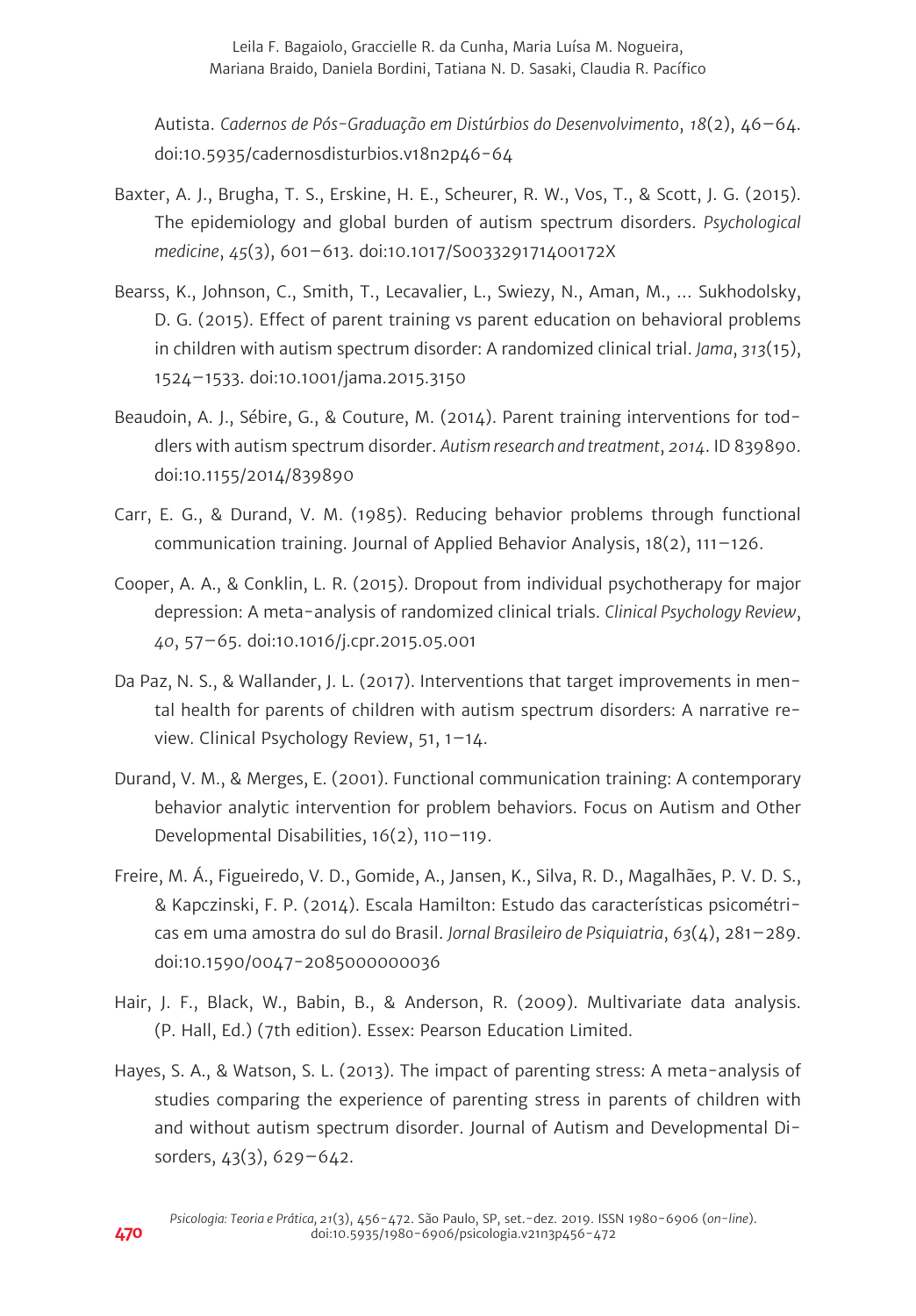- Hohmann, A. A., & Shear, M. K. (2002). Community-based intervention research: Coping with the "noise" of real life in study design. *American Journal of Psychiatry*, *159*(2), 201–207. doi:10.1176/appi.ajp.159.2.201
- Losapio, M. F., Silva, L. G., Pondé, M. P., Novaes, C. M., Santos, D. N. D., Argollo, N., … Brasil, H. H. A. (2011). Adaptação transcultural parcial da escala Aberrant Behavior Checklist (ABC), para avaliar eficácia de tratamento em pacientes com retardo mental. *Cadernos de Saúde Pública*, *27*, 909–923. doi:10.1590/S0102-311X2011000500009
- Maurice, C. E., Green, G. E., & Foxx, R. M. (2011). *Making a difference: Behavioral intervention for autism*. Austin: Pro-Ed.
- McLeroy, K. R., Norton, B. L., Kegler, M. C., Burdine, J. N., & Sumaya, C. V. (2003). Community-based interventions. *American Journal of Public Health*, *93*(4), 529–533. doi:10.2105/ajph.93.4.529
- Paula, C. S., Ribeiro, S. H., Fombonne, E., & Mercadante, M. T. (2011). Brief report: Prevalence of pervasive developmental disorder in Brazil: A pilot study. *Journal of Autism and Developmental Disorders*, *41*(12), 1738–1742. doi:10.1007/ s10803-011-1200-6
- Russa, M. B., Matthews, A. L., & Owen-DeSchryver, J. S. (2015). Expanding supports to improve the lives of families of children with autism spectrum disorder. *Journal of Positive Behavior Interventions*, *17*(2), 95–104. doi:10.1177/1098300714532134
- Smith, T. (2013). What is evidence-based behavior analysis? *The Behavior Analyst*, *36*(1), 7–33. doi:10.1007/bf03392290
- Strauss, K., Mancini, F., Fava, L., & SPC Group (2013). Parent inclusion in early intensive behavior interventions for young children with ASD: A synthesis of meta-analyses from 2009 to 2011. *Research in Developmental Disabilities*, *34*(9), 2967–2985. doi:10.1016/j.ridd.2013.06.007
- Vismara, L., Bogin, J., & Sullivan, L. (2009) *Differential reinforcement of other behaviors: Steps for implementation*. National Professional Development Center on Autism Spectrum Disorder. Sacramento, CA: University of California at Davis School of Medicine.
- Wacker, D. P., Lee, J. F., Dalmau, Y. C. P., Kopelman, T. G., Lindgren, S. D., Kuhle, J., ... & Waldron, D. B. (2013). Conducting functional communication training via telehealth to reduce the problem behavior of young children with autism. Journal of Developmental and Physical Disabilities, 25(1), 35–48.